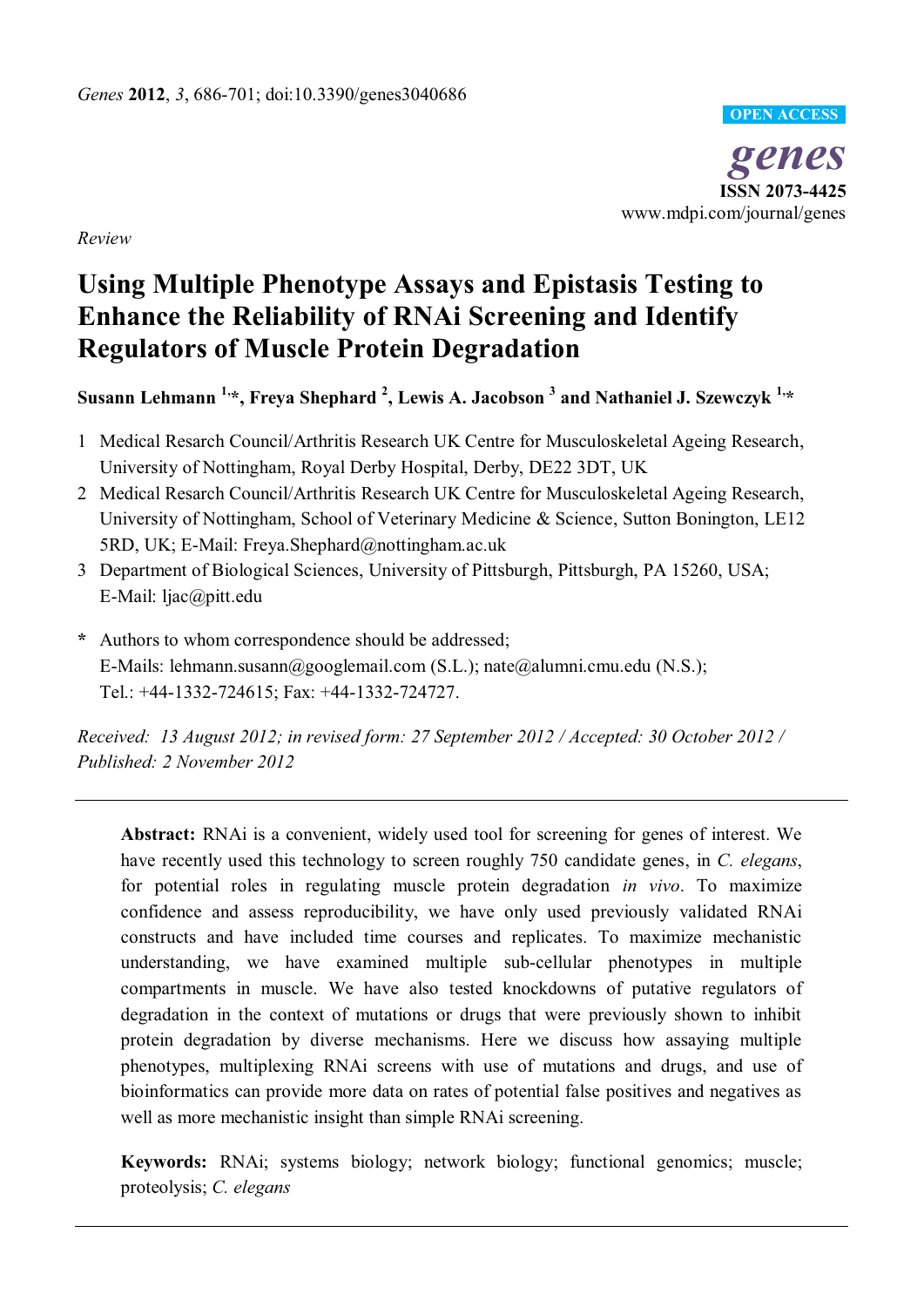## **1. C. elegans as A Model for Probing Genomic Control of Muscle Protein Degradation**

*Caenorhabditis elegans* is a free-living nematode [1] that is also an established laboratory animal in which genetics and genomics [2,3] can be used to understand cell biology and physiology [4]. For example, this worm has been developed into a model for understanding the intercellular and intramuscular signals that regulate muscle protein degradation [5]. Here we review the approach that we have taken in combining functional genomics techniques with the existing *C. elegans* muscle protein degradation model and discuss some strengths and limitations of combining RNAi with mutations and highly specific pharmacological inhibitors.

# **2. C. elegans as RNAi Model**

Since the landmark demonstration, in *C. elegans*, that dsRNA can be used to silence gene expression in metazoans [6], dsRNA methods (RNAi, siRNA, shRNA, *etc.*) have gained widespread use in identifying and studying gene function. This has led to *C. elegans* becoming used to help understand how dsRNA, which works very well in *C. elegans*, can be utilized more effectively in other metazoans [7]. In the laboratory, *C. elegans* is typically fed *E. coli* as food source [8]. Therefore, it is common to deliver RNAi by feeding of bacterial vectors expressing large (200 bp to full gene size) dsRNA sequences corresponding to a gene of interest [9]. This feeding of engineered bacteria is less labour intensive than the required *in vitro* synthesis of dsRNA or siRNA prior to gene knockdown in *D. melanogaster* or mammalian cell culture. Two libraries of bacteria that contain dsRNA against roughly each gene in the genome are commercially available. One of these libraries, which uses nearly full-gene cDNA sequences, is fully sequence verified [10] and the other library, which uses genomic sequences  $\geq$ 200 bp but less than full genes, is roughly 80% sequence verified [11]. So far as we know, there has been no systematic study of the relative efficacies of dsRNA with and without intron sequences. Data for published RNAi experiments utilizing these clones can be accessed via the *C. elegans* community database (www.wormbase.org, [12]) or the RNAi database (www.rnai.org, [13]). Mutations in several genes associated with RNAi efficacy [7,14] have been isolated which allows RNAi to be used in mutants that are more, or less, sensitive to RNAi by feeding. Recent developments also allow feeding vectors to be used to achieve tissue specific gene knockdown [15] and/or knockdown of two genes at once [16].

Past use of RNAi by feeding has demonstrated that for developmental and/or behavioural phenotypes (e.g. defects at the level of the whole animal), the false positive rate is very low  $($ while the false negative rate is potentially substantial (at least 30%) [11]. The low false positive rate in *C. elegans* may be due to the fact that the transcripts produced by the bacteria encode a longer fragment of the gene to be knocked down (200-2000bp) compared to siRNA approaches in other systems (which commonly target only short 21-nucleotide segments of mRNA [17]). These long dsRNA sequences likely give rise to a diverse set of 21–25 nt siRNA sequences *in vivo*, thereby making "off-target effects" (unintentional knockdown of a different but related gene) a much smaller concern than when using small dsRNA [18]. It may also be significant that *C. elegans* lacks an acquired immune system or interferon response, the latter of which is induced by dsRNA in mammalian cells [19] and which can mask the effect of gene knockdown [20]. In contrast, the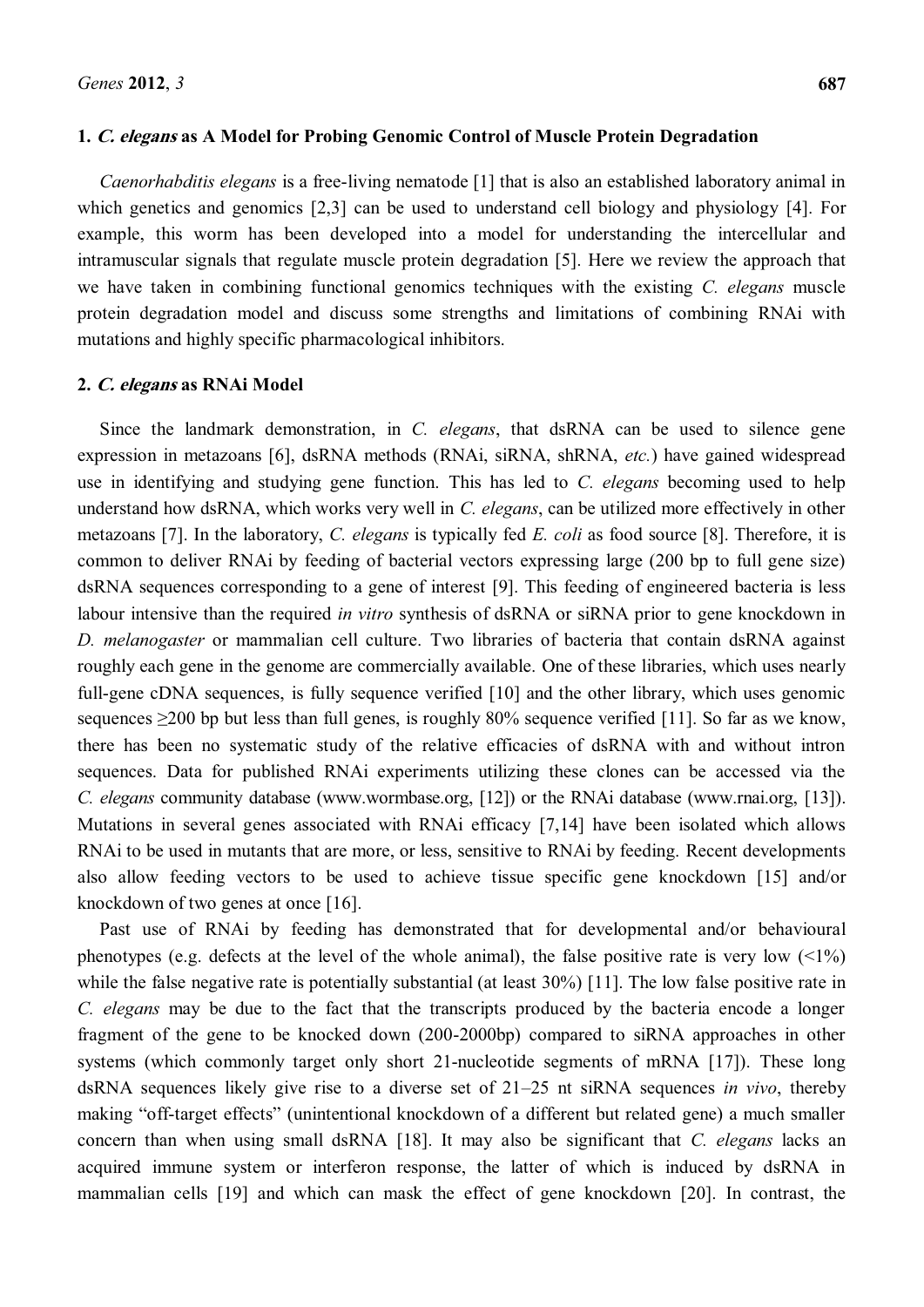relatively high false negative rate for RNAi experiments in *C. elegans* may reflect variability in execution of the RNAi protocol, inter-experimenter differences in level of skill or comfort scoring the phenotype in question (see section 5 below), and/or variability in the response to RNAi in different individual worms and/or in worms with different genetic backgrounds. It is therefore important to incorporate quality control measures when performing large scale RNAi screens. Given the potentially high level of irreproducibility with RNAi by feeding, the use of a positive control has been advocated [9]. In addition to the potentially high false negative rate, there are other limitations to using RNAi by feeding in *C. elegans*. For example, it is not currently possible to deliver known or reproducible amounts of dsRNA using the feeding vectors, nor to achieve uniform levels of gene product knockdown *in vivo.*

## **3. RNAi Screening to Identify Genes Potentially Regulating Muscle Protein Degradation**

The *C. elegans* model used to study protein degradation [5] utilizes a *lacZ* reporter transgene, with expression driven by an *unc-54* (myosin heavy chain) promoter-enhancer. The fusion protein contains amino acid residues encoded by the first four exons of *unc-54*, and forms active tetramers that do not associate with the sarcomeres, but remain soluble in the muscle cytosol [21]. Expression of this construct switches off upon reaching adulthood, thus stopping synthesis of the reporter protein, but the reporter is stable in well fed wild-type animals for up to a further 72-96 hours [21]. Presence of an active gene product is visualized by histochemical staining where lack of stain reports on lack of LacZ  $(\beta$ -galactosidase) activity, presumably due to protein degradation. Degradation has been confirmed and quantitated by Western blot for starvation [21,22], functional denervation due to neurodegeneration  $[23,24]$ , and in a number of mutants  $[25-28]$ .

We designed our primary screen to treat animals chronically with RNAi, scoring for reduced levels of the  $\beta$ -galactosidase reporter protein in two successive generations (Figure 1A). Genes whose knockdown decreased β-galactosidase staining (for example, *dpy-10* in Figure 2A) might encode either (a) products with a role in promoting expression of the reporter transgene, whether or not this role was transgene-specific [29], promoter-specific, or even muscle-specific or (b) products with a role in preventing abnormal protein degradation, again regardless of biochemical and/or cellular specificity. To distinguish between these alternatives, we then rescreened the genes identified in the multi-generation screen, for genes whose knockdown in adult animals caused short-term loss of the ȕ-galactosidase staining in muscle (for example, *unc-82* in Figure 2B), an effect that can only reflect increased degradation of pre-existing reporter protein.

At the time we started our work little was known about the efficacy of acute RNAi treatment of adult worms. In principle, a short-term RNAi treatment should produce a phenotype only if the targeted gene product is itself unstable, or more generally if continued synthesis of the target gene product is required to maintain a "normal" phenotype. For example, the latter situation obtains for the synthesis of dense body (attachment complex) proteins in muscle [25]. Acute RNAi knockdowns also bypass potential developmental effects (for example embryonic lethality [25]), permitting assessment of the roles of target gene products in the physiology of "normal" adults.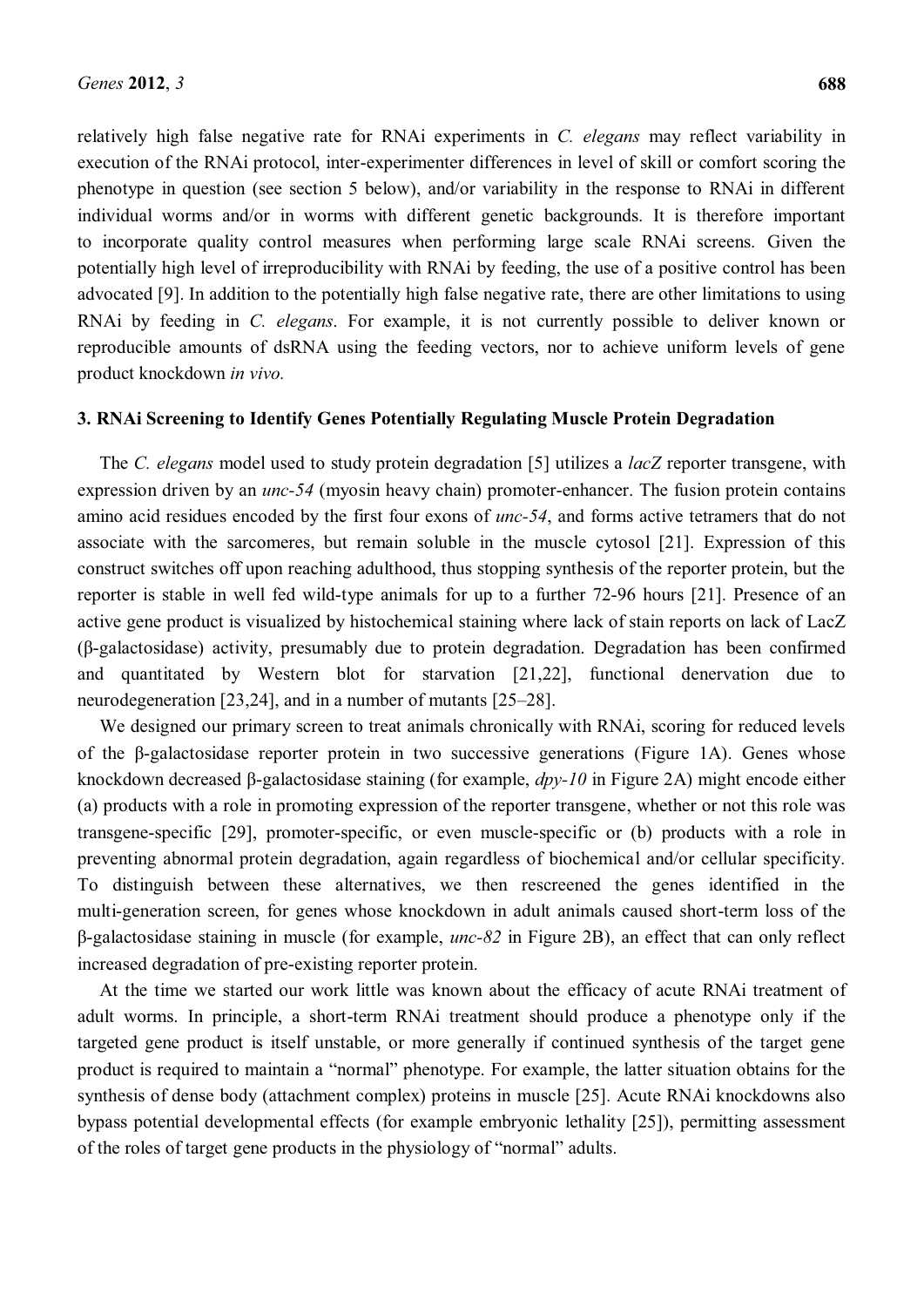Figure 1. Schematic of the protocol for primary, secondary and tertiary RNAi screens. (A) Flowchart for the chronic, primary RNAi screen over three generations. Four L4 stage animals and their subsequent generation of progeny were fed RNAi throughout their development. Four L4 stage worms of the second generation were transferred to freshly prepared RNAi plates to screen a third generation fed RNAi throughout development. Replicate samples of 20 worms each were examined at day 1 and day 2 of the adult stage for both second and third generations. These animals were scored for developmental and behavioural defects and subcellular defects at each time point. (B) Flowchart for the acute, secondary RNAi screen in adult worms. Genes identified in the chronic screen (panel A) were re-examined in the secondary screen. L1 larvae were synchronized and then synchronized adult worms were fed RNAi. Samples were taken at 0, 24, 48 and 72 hours after onset of feeding and animals were examined for the same subcellular defects as identified in the primary screen. (C) Flowchart for the tertiary RNAi screen. Only genes identified in the acute screen (panel B) as potential regulators of protein degradation were re-examined in the tertiary screen. L1 larvae were synchronized and then synchronized adult worms were fed RNAi. For the tertiary screen, both wild-type and various mutant worms (typically *unc-51*, *daf-18*, and *mpk-1* [30]) were used. Additionally, some wild-type worms were also treated with drugs at the onset of RNAi feeding (typically proteasome inhibitor MG132 [30]). The tertiary screen was run twice for each gene of interest and at least once more if results from the first two runs were not consistent with each other.

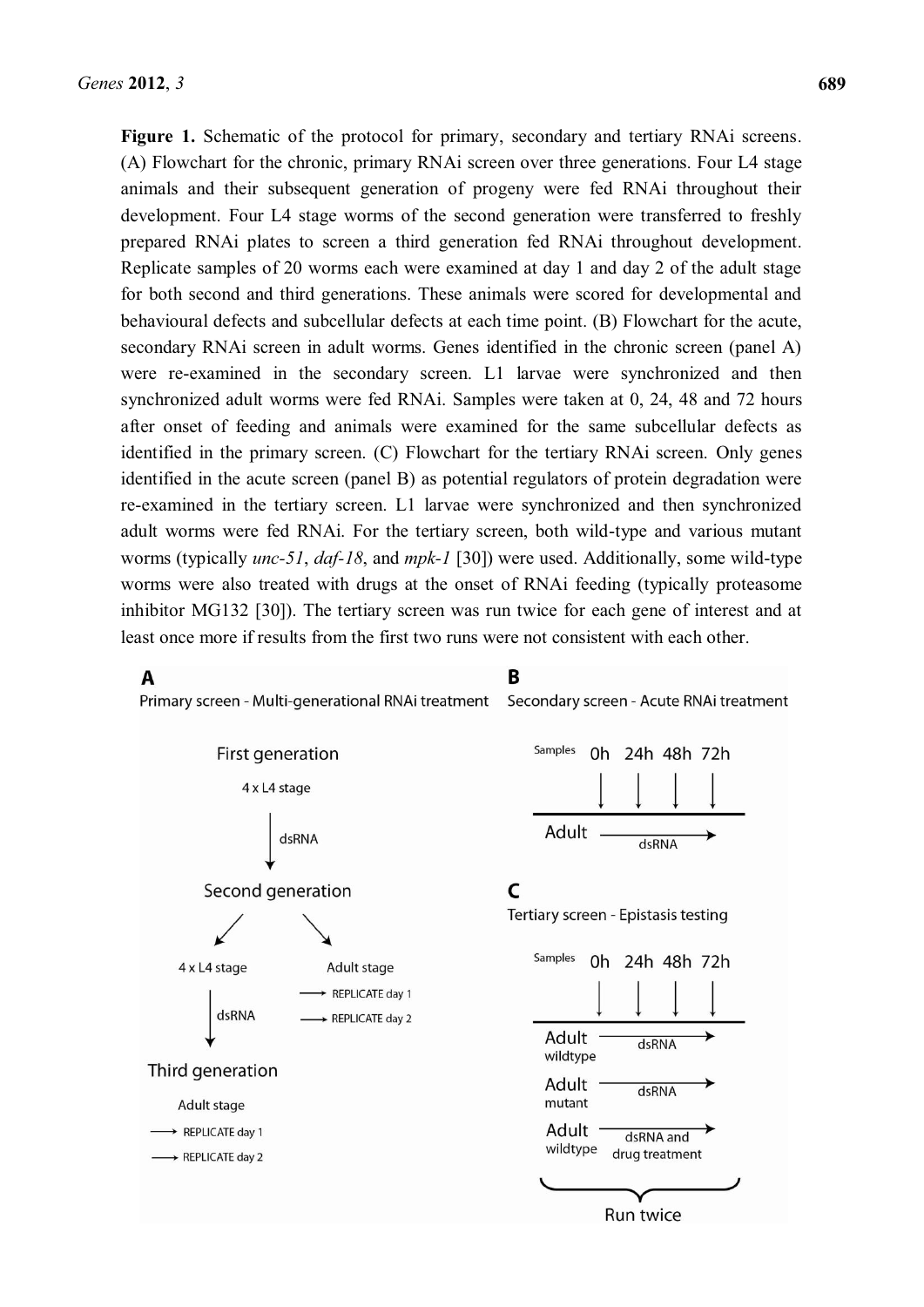**Figure 2.** Examples of use of RNAi to identify genes regulating muscle protein degradation. (A) Chronic feeding of RNAi (Figure 1A) can be used to confirm that the RNAi feeding vector is working to produce the expected mutant phenotype, Dumpy (Dpy), and identify genes that when knocked down display less  $\beta$ -galactosidase reporter protein activity (blue) in muscle. (B) Feeding RNAi to fully developed adult animals (Figure 1B) can be used to determine if a gene product is normally required to prevent protein degradation in muscle. In this instance, UNC-82 prevents  $\beta$ -galactosidase degradation in all body-wall muscles. (C) Mutants can be used to confirm results from RNAi screens. These animals lack blue stain only in the head. All data are taken from the "muscle mutant" screen [30], images are all to the same scale with the exception of the mutant in (C); both scale bars are 100  $\mu$ m.



To test for effects of acute knockdown, we treated young adult worms over a period of 72 hours with RNAi against genes identified in the chronic screens (Figure 1B). For this secondary screen, we took replicates of 20 worms at 24, 48 and 72 hours after RNAi onset to test for reproducibility of the defects as well as for progressive decrease of  $\beta$ -galactosidase staining. This strategy allowed assessment of the efficacy of acute RNAi knockdown: Roughly 65% of the genes identified in our chronic screens also showed phenotypes when re-screened for acute, adult-onset RNAi effects.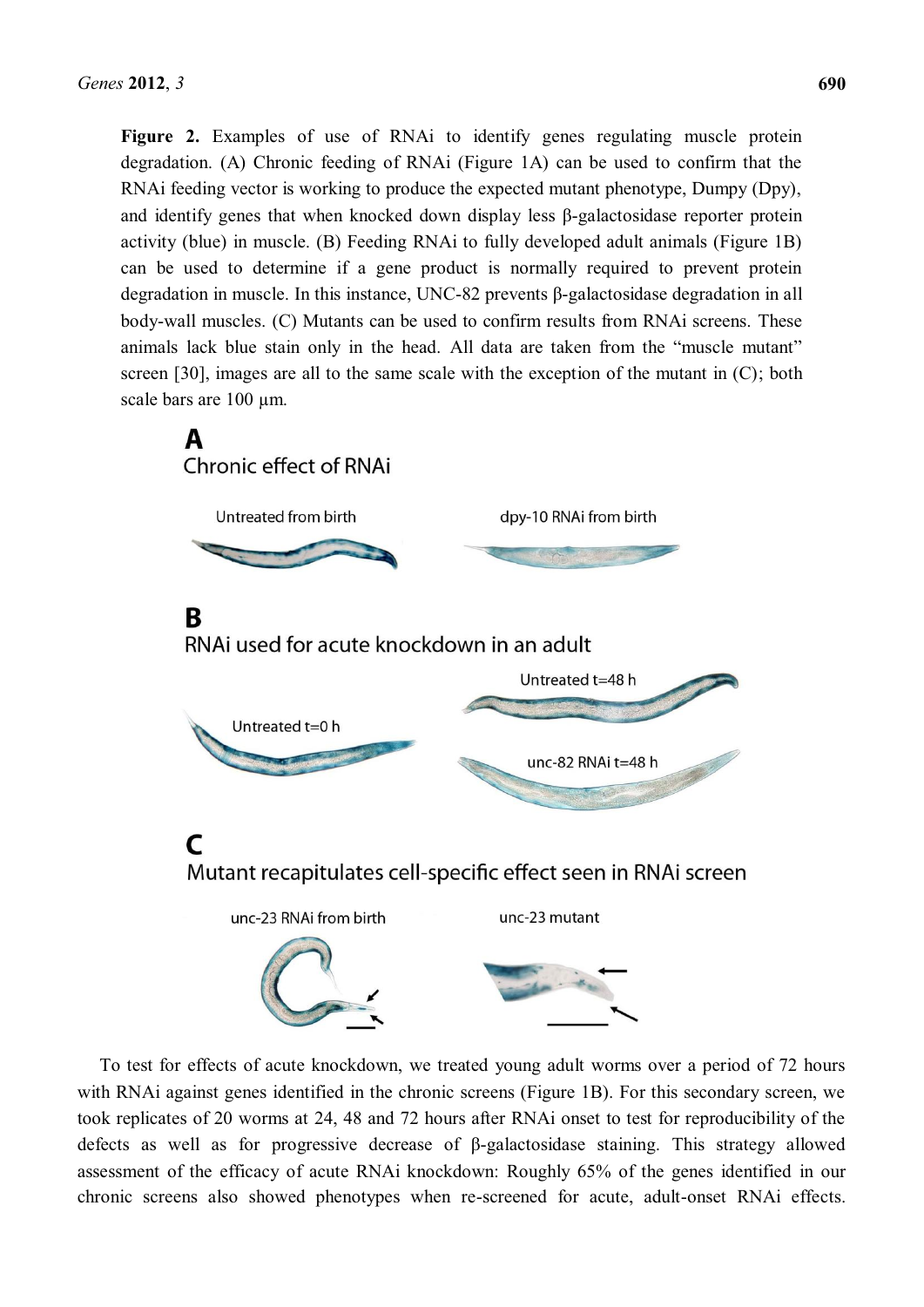Without further experiments it is difficult to distinguish whether any gene for which RNAi treatment resulted in decreased  $\beta$ -galactosidase activity in the chronic screens but not in the acute screens is:

- (a) A false positive in the chronic screen.
- (b) A regulator of muscle protein synthesis but not degradation.
- (c) A false negative (methodological error) in the acute screen.
- (d) A regulator of protein degradation that does not show an acute RNAi response because adequate expression of the target gene had occurred prior to the RNAi treatment.

However, it is now clear that one could simply screen adults transferred to RNAi feeder bacteria, to identify potential negative regulators of muscle protein degradation, subject to the caveat that regulators of class (d) above might be missed. Acute treatment of adult worms with RNAi may be beneficial for automation of RNAi screens  $[31-33]$ , as screens could be performed in a set time frame with less need for transferring worms to new food. Our data also suggest that defects in mitochondrial and sarcomere structure can also be determined in acute screens.

### **4. Methods Employed to Ensure Effectiveness of RNAi during Screening**

As a quality control measure in our screens, we used bacterial feeding vectors from previously published studies and we compared the behavioural and developmental phenotypes we observed to those reported for the same bacterial RNAi feeding vector in WormBase [12]. The comparison of phenotypes observed by us and by others revealed that the irreproducibility of the RNAi feeding method we used was lower compared to other screens using the standard protocol [11,34]. In our screen of roughly 150 "muscle mutant" genes [30], our observations matched past observations for 57% of the clones tested, which suggests a high level of reproducibility when using the standard protocol. For this screen we also compared our results to the known mutant phenotype and found that almost all the RNAi phenotypes we observed matched the known phenotypes for mutations in the same gene. Thus, it is likely that most irreproducibility in RNAi feeding screens is procedural rather than due to inability of the RNAi to produce the known mutant phenotype (see next section). While we successfully used known mutant phenotypes as an indication of RNAi efficacy, it is well to remember that it will not be true in all instances that effective RNAi knockdown reproduces a mutant phenotype. RNAi-treated animals contain reduced amounts of normal gene product, whereas mutant animals may (depending on the particular allele) contain a normal amount of abnormal gene product. This may be an especially important consideration when the gene product participates in supramolecular assemblies, including those involved in signal transduction. Furthermore, mutations typically affect all cells that express the mutated gene (these in turn may affect other cells), whereas the efficacy of RNAi knockdown varies from tissue to tissue or possibly even cell to cell. For example, RNAi in *C. elegans* has relatively little effect on gene expression in neurons [35], which may contribute to discrepancies between mutant and RNAi phenotypes. However, in our screens, we viewed this is an advantage for identifying non-neuronal genes that affect muscle physiology. Others may prefer to use a mutant with increased sensitivity to RNAi [7,9,14,35] as an additional measure to ensure effectiveness of RNAi during screening. When making such a choice, it is well to remember that so far we know little about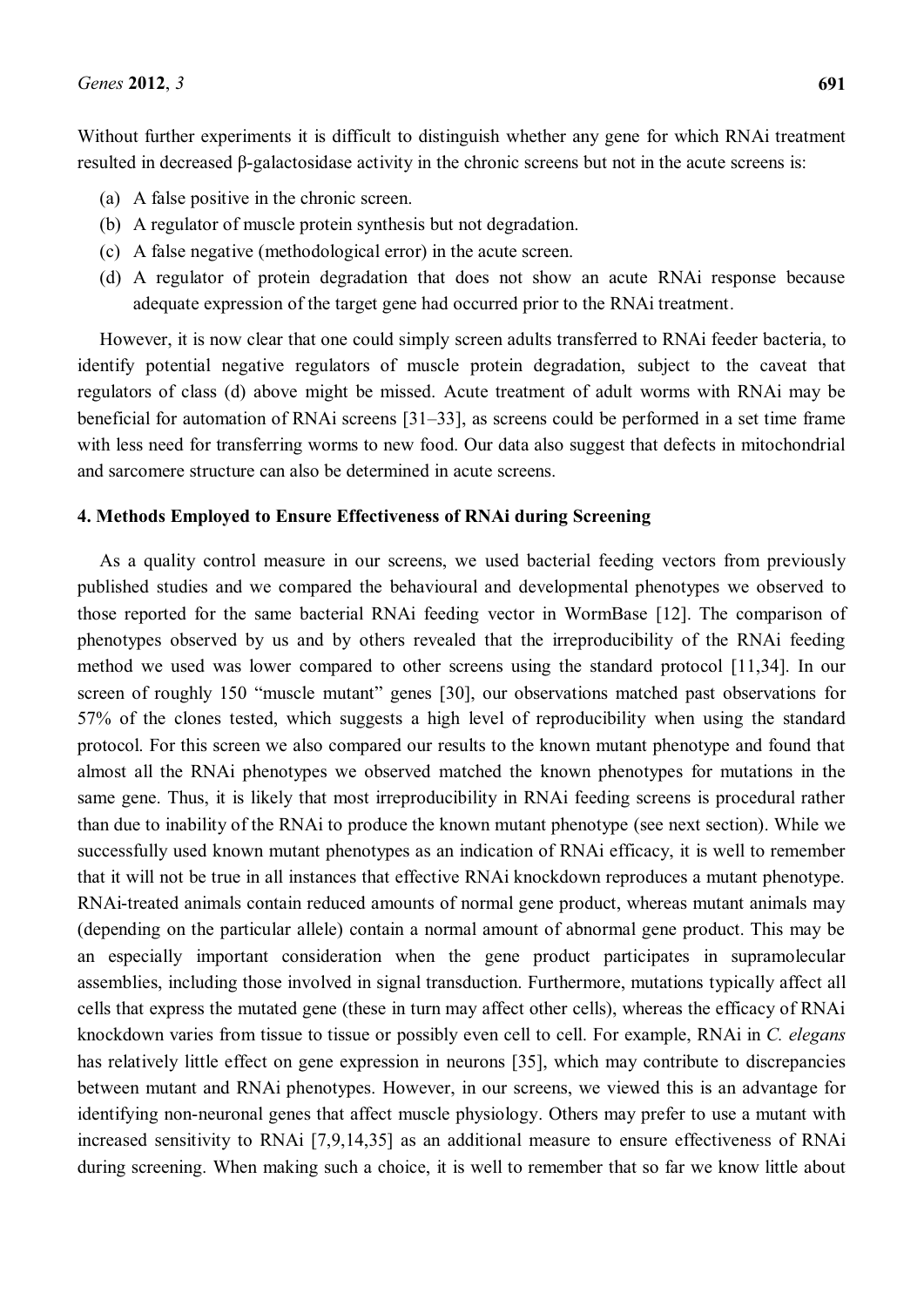whether or how such mutants have altered expression of other genes in consequence of their altered RNA metabolism.

For our screens of the kinases and phosphatases we also employed a positive control. We used RNAi knockdown of *unc-112* (which encodes the adhesion site protein Kindlin) [36] as it produces both an obvious behavioural phenotype (paralysis) and subcellular defects (altered sarcomere and mitochondrial structure and activation of protein degradation) [25]. This control was run with every batch of genes examined (typically groups of 5–25 genes were assessed together). A lack of paralysis or lack of evident defects on the subcellular level indicated that the RNAi feeding in a particular experimental batch was not fully effective, thus prompting us to rerun the whole batch of genes examined. While the goal is to ensure that the RNAi results from each experimental batch are based on a similar RNAi effectiveness, there still remain the aforementioned problems with inability to precisely dose the knockdown and worm to worm differences (*i.e*., the penetrance of RNAi [7]). For example, in our "muscle mutant" screen [30] RNAi against *unc-112* resulted in tears in the normal array of sarcomeres whereas our follow up work on *unc-112* and other genes [25] demonstrated a reproducible collapse of sarcomeres, a much more severe phenotype than observed during the multi-gene screen. The apparent penetrance of the more severe subcellular phenotype was improved by choosing only those animals that showed a strong behavioural phenotype (as a proxy for strength of RNAi effect), whereas in the multi-gene screen no bias was used to select worms for analysis of subcellular defect. (Note that behavioural phenotypes can be independent of specific subcellular phenotypes.) Clearly, use of some method to select individuals that have received a more effective knockdown can increase confidence in the efficacy of knockdown. While we did not do this in our screens, others might consider using feeding vectors expressing dsRNA from two gene sequences in a single plasmid [16] to select animals more affected by RNAi against the 'indicator' gene (N.B. this expedient carries with it the hazard that the 'indicator' phenotype may influence the phenotype of interest).

### **5. Methods Employed to Reduce False Negatives During RNAi Screening**

In an effort to lower the frequency of false negatives and potentially reduce variability typically observed in the standard protocol [11,34], in the primary screen we applied RNAi over multiple generations of worms (this included a second exposure to fresh dsRNA in the second generation) and scored phenotypes multiple times (Figure 1A). In the second and third generations, animals (multiple replicates of 20 worms) were observed on the first day of adulthood and also 24 hours later. This enabled us to determine if phenotypes (developmental, behavioural, and/or subcellular defects) were reproducible within one and/or across two generations. These repeated observations not only make it less likely that a phenotype is simply missed, but also improve the acuity of individual observers through practice. For example, while a dumpy phenotype can look quite obvious once it has been observed (Figure 2A) it may take several observations of a population to note a dumpy phenotype that is present in a population at a lower penetrance (e.g.  $\leq 50\%$  of animals). Similarly, some phenotypes can be subtle and are only recognized after repeated observation. For example, *unc-82* treated animals look relatively wild-type (Figure 2B) but move more slowly whereas *unc-23* treated animals (Figure 2C) often appear to push their heads to one side when moving forward but look relatively normal when moving in reverse. While we did not use automated methods these can be employed to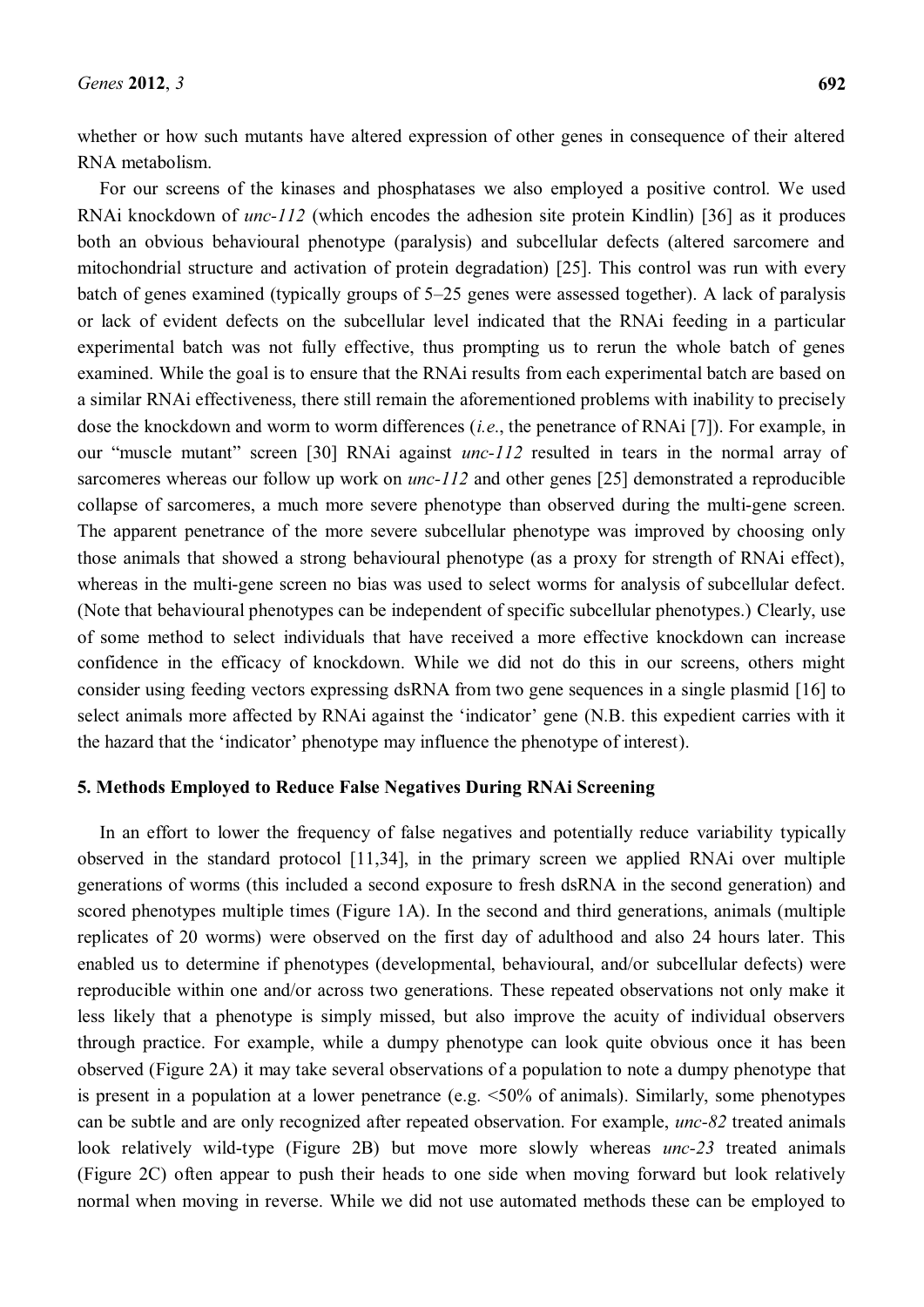monitor various phenotypes and do so in an easily quantified fashion  $[31-33,37-43]$  thereby also potentially reducing false negatives during RNAi screening.

Our protocol also enabled us to detect potential progressive effects in response to RNAi knockdown. That is, an increase in severity of a phenotype from day one to day two of adulthood in both generations of the primary screen or the secondary screen (Figure 1B) indicated that the phenotype observed was convincing. For example, if protein degradation is triggered, then total reporter protein should decrease with time. Those instances in which we observed defects in both generations in the primary screen provided the most convincing gene identifications. However, we also scored an RNAi effect if both replicates in only one generation showed defects or if defects were observed in only one replicate per generation but in both generations. This approach allowed us to take into account the following possibilities:

- (a) The RNAi might not have been efficient in one of the generations.
- (b) Not all the animals on the plate were affected by RNAi.
- (c) The most affected animals of a generation may have been selected and scored on day 1, thus introducing selection bias into the day 2 observations.

In our screen of "muscle mutant" genes [30], only 3% of RNAi treatments failed to reproduce a known phenotype. We found a similarly low false negative rate in our (unpublished) screens of the full genomic sets of protein kinases (3%) and phosphatases (4%). This is much lower than the  $30\%-50\%$ false negative rates in RNAi screens of others [3,10,11,35]. We believe that we achieved these much lower rates of false negatives because of the combined effect of the *unc-112* RNAi control in each batch of feedings and prior knowledge of behavioural and/or developmental phenotypes to decide if batches of genes needed to be re-examined (as discussed in the previous section), as well as our increased number of replicate observations. While our protocol appears quite effective, more replicates require greater time and cost, thus potentially limiting the number of genes that can be examined with finite resources.

# **6. Using Multiple Phenotypes to Increase Mechanistic Understanding**

A common approach in systems biology is to use correlative analysis with large datasets to form hypotheses about underlying mechanisms and/or gene products that act together to influence a phenotype of interest [3]. Thus, in addition to assaying behavioural and developmental phenotypes and protein degradation we also assayed mitochondrial and sarcomere structure in response to RNAi. At the most simplistic level, a gene identified by RNAi as a potential regulator of protein degradation alone is likely acting via a mechanism distinct from that of a gene identified as a potential regulator of both protein degradation and mitochondrial and/or sarcomere structure. Using this approach, we found in all three screens that more genes appeared to regulate protein degradation alone than to regulate multiple subcellular processes. However, there are some clear differences between the sets of genes screened. For example, in the "muscle mutant" screen there was an over-representation of genes for which knockdown affected protein degradation and sarcomere and mitochondrial structure [30], whereas in the phosphatase screen there was almost an equal likelihood that a gene regulated protein degradation alone as protein degradation and mitochondrial structure. This clustering based on the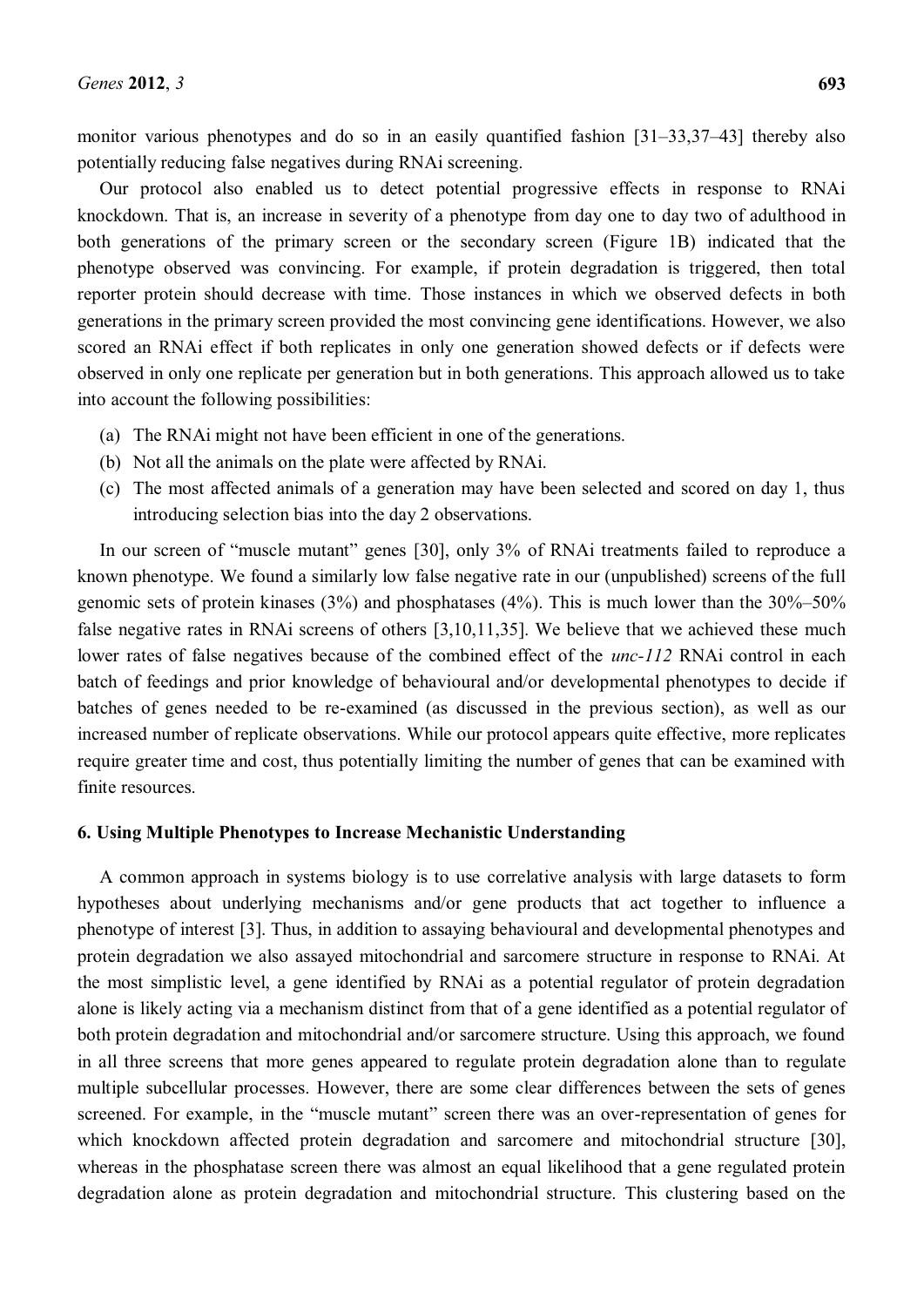coincidence of multiple subcellular phenotypes allows the investigator to choose sets of genes that may have related functions. For example, in following up the over-representation of genes that appeared to regulate protein degradation and sarcomere and mitochondrial structure, we identified a novel network of genes that regulate protein degradation in *C. elegans* muscle [25]. The decision to follow up these genes was also taken based upon bioinformatics and use of mutants and drug (see below).

The observation of defects in multiple subcellular processes may also serve as another internal control of RNAi efficacy. For example, if a gene is identified as a regulator of both mitochondrial structure and protein degradation in a chronic screen but only of one process in an acute screen, it may be that there is a false positive in the chronic screen or a false negative in the acute RNAi screen. These RNAi experiments could be repeated to test for reproducibility. We have used this coincidence analysis in our studies.

# **7. Using Bioinformatics to Gain Further Mechanistic Insight and to Identify Potential False Negatives**

Another common approach used in systems biology is to use data from others in addition to using one's own data to perform correlative analysis [3]. Such data mining and use is commonly termed using bioinformatics. We employed five commonly used sets of data: gene ontology, known physical interactions between gene products, predicted physical interactions between gene products, known functional interactions, and predicted functional interactions.

Gene ontologies are terms assigned to a gene [44]. These terms, referred to as GO terms, describe the gene products' known role in a biological process, known molecular function, or known (sub-)cellular location. GO terms are intended to help to standardize gene descriptions across species and can be useful in quickly assessing what is known about the gene product. We used the *C. elegans* database (www.wormbase.org, [12]) to access gene ontologies, as well as other knowledge of specific genes of interest. For the sets of genes we identified as regulating muscle protein degradation alone or in combination with other subcellular processes, we used the Database for Annotation, Visualization, and Integrated Discovery (DAVID) [45] to look for enriched gene ontologies. Using this approach we found that for the "muscle mutant" screen [30] the GO term *locomotion* was enriched. This suggests that a future RNAi screen of the other roughly 1,000 genes that have been assigned the GO term *locomotion* might turn up additional regulators of muscle protein degradation. Based upon extrapolation from the initial screen [30] this is predicted to be roughly 250 additional genes. However, gene ontology analysis depends on the current knowledge about the identified genes, so it was not particularly surprising that for the screen of protein kinase genes, roughly 50% of the genes we identified as regulators of protein degradation returned without a GO term (other than protein phosphorylation). Thus, using a gene ontology analysis one can either decide to focus on genes that have been assigned a specific GO term or largely unstudied genes for further mechanistic insight. In theory, mechanistic insight can be gained faster by studying the genes with well studied GO terms but insights from this set are likely to be less novel than those from the unstudied genes.

Network analysis involves construction of protein-protein interaction or gene regulatory networks using bioinformatics [3]. Networks are used to visualize the relationships between genes and/or gene products. The gene or gene product is commonly described as a node and is often depicted as a circle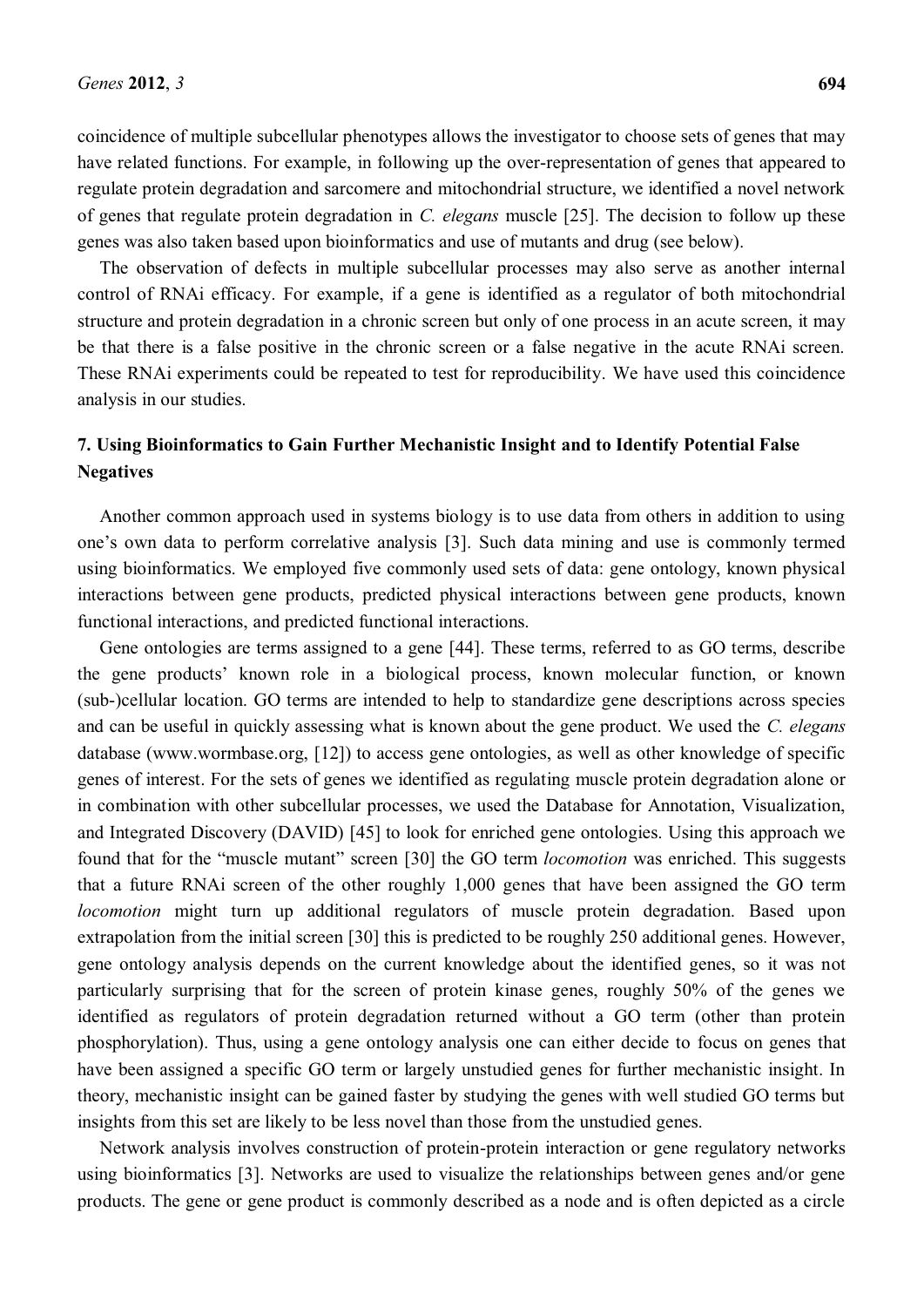in images generated using programs such as Cytoscape [46,47]. Links between genes can be established using many types of information. For example, in our screens we used known physical interactions (yeast two hybrid data), predicted physical interactions (data for the orthologues of the genes in yeast, flies, rodents, and/or man), known functional interactions (genetic), and predicted functional interactions (data for the orthologues of the genes in yeast, flies, rodents, and/or man). Each link between two genes, or nodes, is termed an edge and is often depicted as a line connecting two circles. To construct our networks we used data from WormBase [12], GeneMANIA [48,49] and Phosphopoint [50]. These network representations provide testable hypotheses of mechanisms regulating muscle protein degradation. For example, in the "muscle mutants" screen [30] several genes were found to form a network of physically interacting genes that included a ligand, a receptor, several intracellular binding partners, and a potential regulatory gene (*dim-1* [51]). We therefore investigated this predicted model [25] using traditional epistasis testing with mutants and drugs as described below.

In addition to formulating testable hypotheses, bioinformatics can be exploited to increase confidence in the RNAi results obtained. Genes for which RNAi knockdown induces cytosolic protein degradation should, largely, act with other gene products in order to regulate muscle protein degradation. Thus, GO and network analyses provide candidate genes that interact with identified genes. If an identified gene is bioinformatically linked to another gene for which RNAi did not induce protein degradation (or other phenotype(s) of interest), one could retest the negative result to potentially determine if it was a false negative. For example, in our "muscle mutant" screen [30] *unc-97* and *unc-112* were not identified as regulating mitochondrial network structure, whereas a set of physically associated proteins were so identified. Subsequent retesting [25] of *unc-97* and *unc-112*  revealed that they were false negatives in the initial screen. As a general principle, two genes whose products interact in a regulatory network should give the same knockdown phenotype, if and only if their actions as regulators have the same sense; there should be no such coincidence if one gene product is a positive regulator and the other a negative regulator.

### **8. Using Mutants and Drugs for Confirmation and Mechanistic Insight**

The *C. elegans* model for understanding genetic regulation of muscle protein degradation was constructed using traditional genetic and pharmacologic techniques  $[21,24,26-28]$ . Thus, the mutations and drugs identified as inhibitors of muscle protein degradation are now available as tools for testing if novel genes identified as potential regulators of degradation act through known or novel signalling pathways (Figure 3). At the simplest level, if a mutation or drug treatment prevents a given RNAi from inducing a phenotype, the gene targeted by the RNAi acts 'upstream' of the mutational or drug blockade. For example, if RNAi against a gene induces protein degradation in a wild-type animal (Figure 3C) but not in an *unc-51* mutant (Figure 3D) then the targeted gene likely acts upstream of *unc-51* (for example it could act at the level of RAF in Figure 3D). If the mutation or drug is without effect, the gene targeted by RNAi lies 'downstream' or acts in a different pathway altogether. For example, if RNAi against a gene induces protein degradation in a wild-type animal (Figure 3C) and in an *unc-51* mutant (not shown) then the targeted gene likely acts downstream of *unc-51* to influence autophagy or RNAi against the gene acts to cause non-autophagic protein degradation. It is crucial to keep in mind that this epistasis test can be interpreted in such a simple fashion only if the step blocked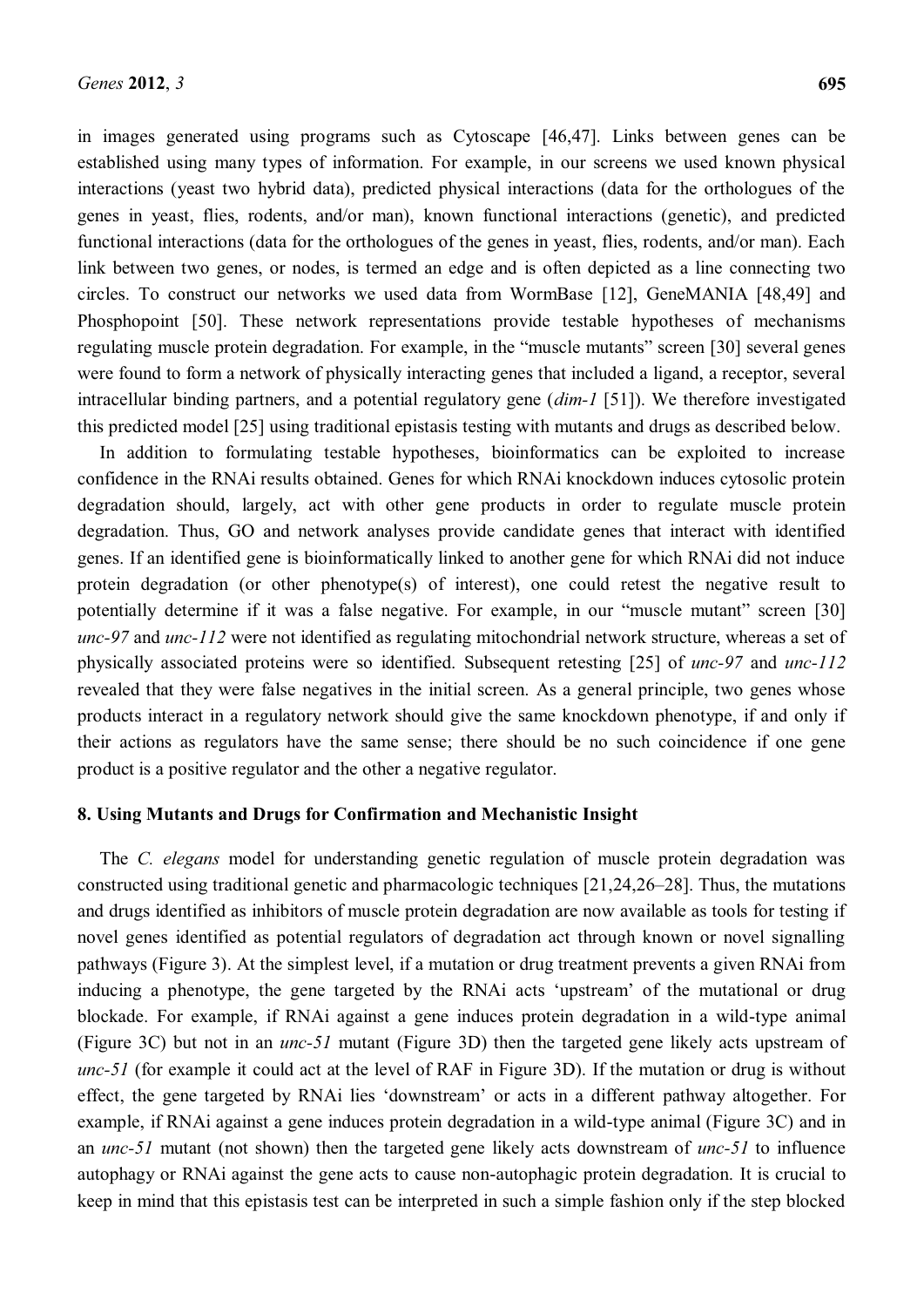by mutation or drug is *necessary* for the RNAi-induced pathology. For example, if RNAi against a gene induces protein degradation and the proteasome inhibitor MG132 blocks degradation in response to RNAi (Figure 3B) then the proteasome is required for the observed degradation. However, the failure of a mutation or drug to prevent an RNAi-induced pathology means that the step blocked by mutation or drug is not necessary for that pathology; it may or may not be involved. This point is especially crucial for processes such as protein degradation, where multiple mechanisms (e.g., proteasome, lysosomes, calpains, caspases) may act in parallel under some circumstances.

**Figure 3.** Examples of use of drugs and mutants to identify what protease is required for muscle protein degradation in response to RNAi against a gene of interest. (A) Schematic of a proteasome degrading a protein. (B) Schematic of a proteasome inhibitor blocking the ability of the proteasome to degrade a protein. (C) Schematic of Fibroblast Growth Factor (FGF) signalling inducing autophagy in *C. elegans* muscle [26–28]. (D) Schematic of how a mutation in *unc-51* blocks autophagy in response to FGF signalling [26,28] or signalling that impinges upon FGF signalling [27].



To implement this method, once we identified a gene as a potential negative regulator of muscle protein degradation, we performed a tertiary screen where we acutely treated mutant or drug treated adult animals with RNAi against a candidate gene (Figure 1C). Note that this was only done for those genes where sensitivity to acute (adult-onset) RNAi showed that there must be an effect on degradation (Figures 1B, 2B) rather than on reporter protein synthesis and/or degradation (Figure 2A). In the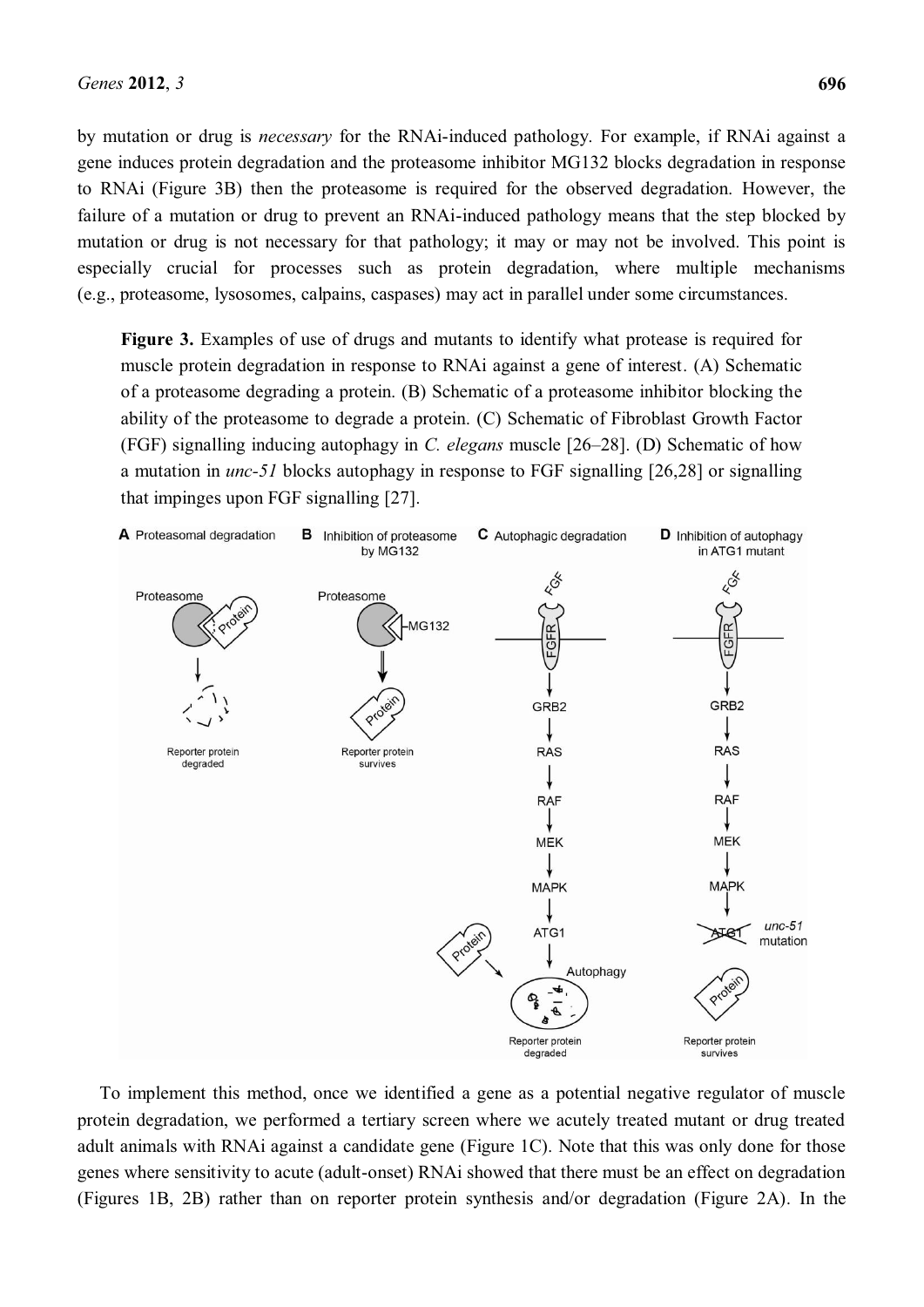tertiary screens we included wild-type adults as a control, to confirm that RNAi against the candidate gene did induce degradation and followed the same time course as in the secondary screen. For the tertiary screen, unlike the secondary screen, we also included a replicate and in the case of discrepant results we ran a second replicate. Thus the epistasis testing, during which acute RNAi knockdown was rerun on control animals, also served as another internal control to report on the false positive rate of the acute RNAi screen. Interestingly, whereas the false positive rate for developmental and behavioural phenotype was 1% or less in each of our screens, the potential false positive rate for identification of genes regulating muscle protein degradation was 8%, 15%, and 4% respectively for our screens of "muscle mutants" [30], protein kinases, and phosphatases, respectively. It is not clear if the false-positive frequency increased because of variability in the efficacy of the RNAi treatment (we estimate variability at  $6\%-10\%$  for behavioural and developmental phenotypes), or because our methodology decreased the false negative rate, thus biasing in favour of a false positive. It may also be that subcellular phenotypes show more natural variation. For example, we [25] and others [52] see mitochondrial defects in  $20\% - 30\%$  of non-RNAi treated animals.

Data from the mutant and drug treated animals also provided mechanistic insight. For example, in the screen of "muscle mutants" [30], RNAi against the majority of identified genes induced degradation that was not blocked in mutant or drug treated animals. These results suggest that we identified either (a) a large number of regulators acting in previously unknown networks or (b) a large number of regulators acting downstream of the mutational or drug blocks we used or (c) genes whose knockdown triggers multiple proteolytic mechanisms. In contrast, in the screens of protein kinases and phosphatases, RNAi against the majority of identified genes failed to induce degradation in *mpk-1* (MAPK) or in *unc-51* (autophagy-related protein 1) mutant animals. These results suggest that the majority of identified protein kinases and phosphatases are regulators of autophagy via a MAPK signalling cascade. Thus, the use of mutants and drugs for epistasis testing allows the investigator to classify genes of interest as either potential novel regulators of protein degradation or genes acting in a novel way within a known signalling network. By combining this additional information with the previously discussed network models, one can directly begin to study either set of genes.

We have used this approach to test and confirm one predicted new proteolytic mechanism in muscle [25]. Several genes, including *unc-52*, *unc-97*, and *unc-112* were identified as potential novel regulators of muscle protein degradation, as inducing multiple identical phenotypes, and as physically interacting [30]. We therefore knocked down the remaining proteins that were known to interact with these physically and/or functionally, and confirmed that the integrin receptor and its associated proteins are negative regulators of muscle protein degradation. We further showed that mutation in a functionally interacting gene, *dim-1*, previously identified as a suppressor of *unc-112* [51], suppressed degradation not only in *unc-112* RNAi treated animals but also in response to RNAi against each of the integrin interacting genes. This experiment established that a common mechanism was underlying the degradation observed in response to each of the 14 RNAi treatments studied. We next confirmed the *unc-112* RNAi results with a temperature-sensitive *unc-112* mutant. The induction of mitochondrial defects in this mutant allowed us to definitively resolve the discrepancy between the initial RNAi screen [30] where *unc-112* RNAi did not disrupt mitochondrial network structure, and the subsequent RNAi follow up [25] in which it did so. Similarly, mutants can also be used to confirm that observed phenotypes in RNAi screening are limited to specific muscles (for example, *unc-23* in Figure 2C). The *unc-112*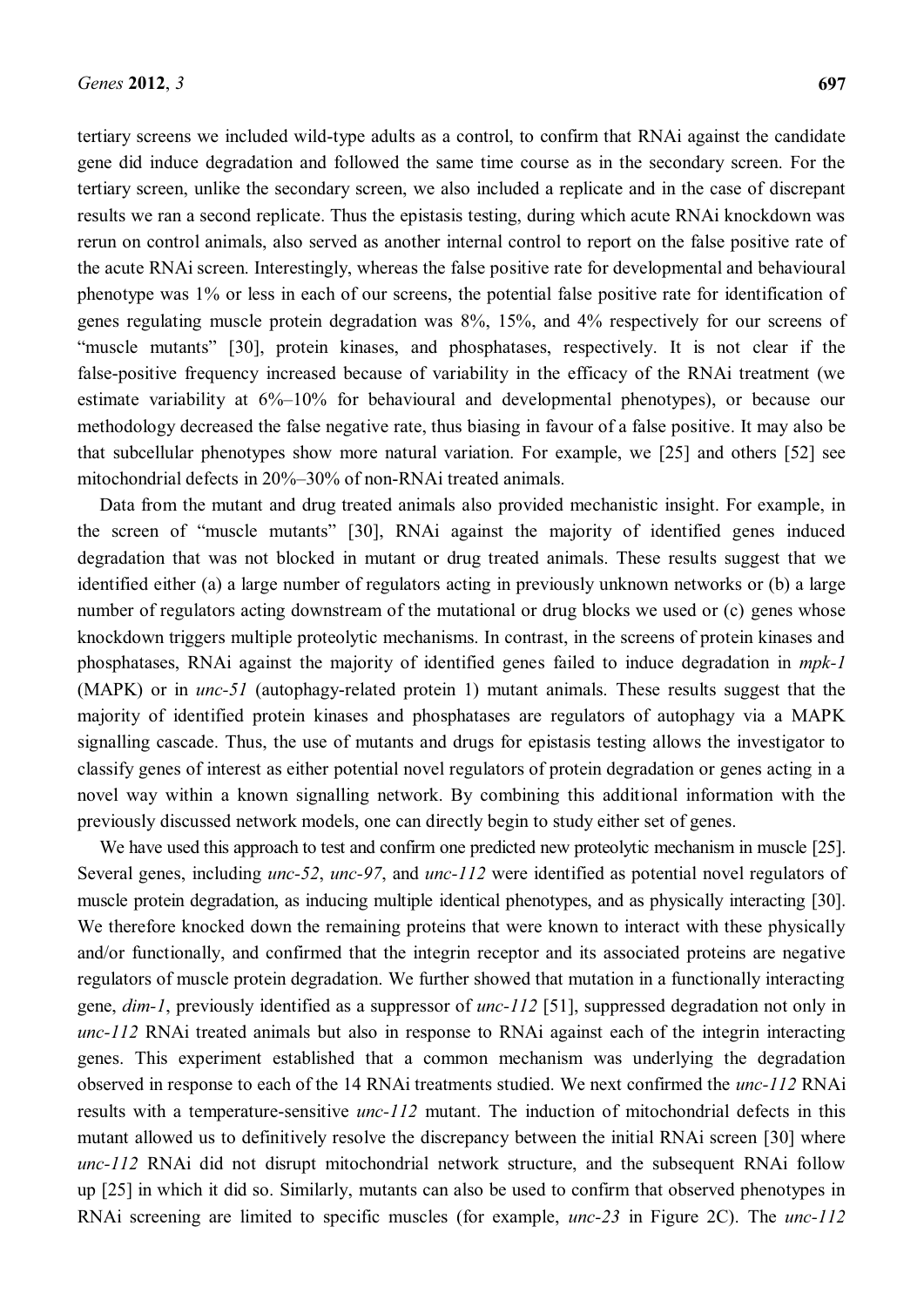mutant also provided a new tool with which new drug and RNAi treatments could be used to identify the relevant protease and drugs. RNAi targeting any one of several calpain genes was found to block degradation in *unc-112* mutants. In addition to validating a hypothesis generated from RNAi screening and bioinformatics, these additional experiments provided two new tools (*dim-1* mutants and calpain inhibitors), which can be added to tertiary screening as discussed above. Thus, a full cycle of discovery feeding back into improved RNAi screening methodology can be achieved via this approach.

# **9. Conclusions**

The false negative rate in *C. elegans* RNAi screens by feeding experiments can be reduced by using previously developed RNAi feeding vectors, coupled with a positive control for RNAi efficacy, replicates, and multiple rounds of RNAi treatment. Assaying multiple phenotypes in parallel not only increases reliability, but also may provide mechanistic insight. Further insight into mechanism can be provided by the use of bioinformatics and by additional rounds of screening in mutant background, or in the presence of drugs, to establish epistasis relationships.

# **Acknowledgments**

Funding to develop and carry out this RNAi screening approach was provided by grants to NJS and LAJ from the NIH (AR-054342) and to NJS from the MRC (G0801271).

## **References**

- 1. Felix, M.A.; Duveau, F. Population dynamics and habitat sharing of natural populations of *Caenorhabditis elegans* and *C. briggsae*. *BMC Biol.* **2012**, *10*, 59.
- 2. Hillier, L.W.; Coulson, A.; Murray, J.I.; Bao, Z.; Sulston, J.E.; Waterston, R.H. Genomics in *C. elegans:* So many genes, such a little worm. *Genome Res.* **2005**, *15*, 1651–1660.
- 3. Piano, F.; Gunsalus, K.C.; Hill, D.E.; Vidal, M.*C. elegans* network biology: A beginning. *WormBook* **2006**, 1-20.
- 4. Strange, K. From genes to integrative physiology: Ion channel and transporter biology in I. *Physiol Rev.* **2003**, 83, 377-415.
- 5. Lehmann, S.; Shephard, F.; Jacobson, L.A.; Szewczyk, N.J. Integrated control of protein degradation in *C. elegans* muscle. *Worm* **2012**, *1*, in Press.
- 6. Fire, A.; Xu, S.; Montgomery, M.K.; Kostas, S.A.; Driver, S.E.; Mello, C.C. Potent and specific genetic interference by double-stranded RNA in *Caenorhabditis elegans*. *Nature* **1998**, *391*, 806±811.
- 7. Zhuang, J.J.; Hunter, C.P. RNA interference in *Caenorhabditis elegans*: Uptake, mechanism, and regulation. *Parasitology* **2012**, *139*, 560–573.
- 8. Brenner, S. The genetics of *Caenorhabditis elegans*. *Genetics* 1974, 77, 71–94.
- 9. Ahringer, J. Reverse genetics. *WormBook* **2006**, 1–43.
- 10. Rual, J.F.; Ceron, J.; Koreth, J.; Hao, T.; Nicot, A.S.; Hirozane-Kishikawa, T.; Vandenhaute, J.; Orkin, S.H.; Hill, D.E.; van den Heuvel, S.; *et al*. Toward improving *Caenorhabditis elegans* phenome mapping with an ORFeome-based RNAi library. *Genome Res.* 2004, 14, 2162-2168.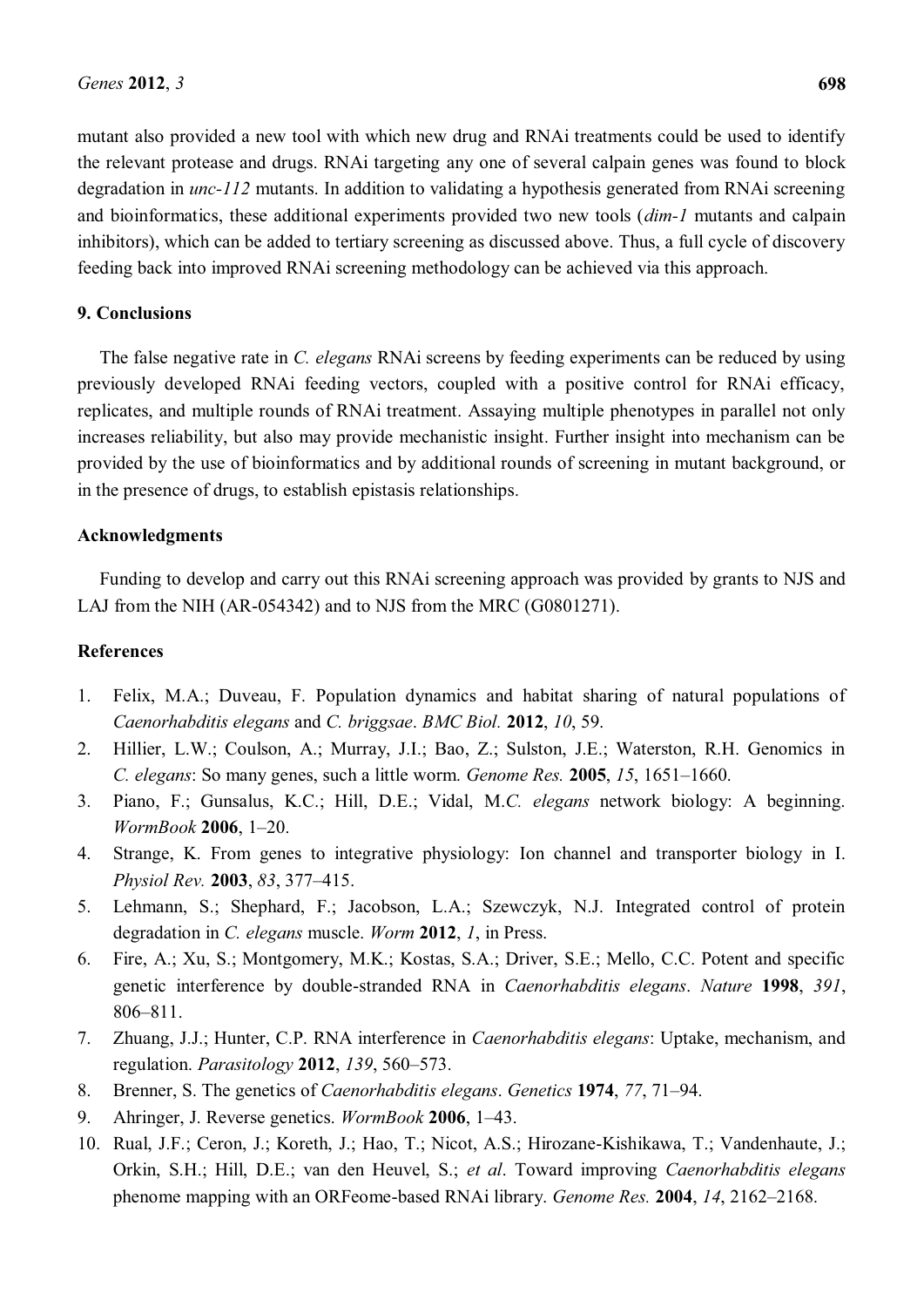- 11. Kamath, R.S.; Fraser, A.G.; Dong, Y.; Poulin, G.; Durbin, R.; Gotta, M.; Kanapin, A.; Le Bot, N.; Moreno, S.; Sohrmann, M.; *et al*. Systematic functional analysis of the *Caenorhabditis elegans*  genome using RNAi. *Nature* **2003**, 421, 231–237.
- 12. Chen, N.; Harris, T.W.; Antoshechkin, I.; Bastiani, C.; Bieri, T.; Blasiar, D.; Bradnam, K.; Canaran, P.; Chan, J.; Chen, C.K.; *et al*. WormBase: A comprehensive data resource for Caenorhabditis biology and genomics. *Nucleic Acids Res.* **2005**, 33, D383–D389.
- 13. Gunsalus, K.C.; Yueh, W.C.; MacMenamin, P.; Piano, F. RNAiDB and PhenoBlast: Web tools for genome-wide phenotypic mapping projects. *Nucleic Acids Res.* **2004**, 32, D406–410.
- 14. Grishok, A. RNAi mechanisms in *Caenorhabditis elegans*. *FEBS Lett* **2005**, 579, 5932–5939.
- 15. Qadota, H.; Inoue, M.; Hikita, T.; Koppen, M.; Hardin, J.D.; Amano, M.; Moerman, D.G.; Kaibuchi, K. Establishment of a tissue-specific RNAi system in *C. elegans*. *Gene* **2007**, *400*, 166±173.
- 16. Min, K.; Kang, J.; Lee, J. A modified feeding RNAi method for simultaneous knock-down of more than one gene in *Caenorhabditis elegans*. *Biotechniques* **2010**, 48, 229–232.
- 17. Kaelin, W.G., Jr. Molecular biology. Use and abuse of RNAi to study mammalian gene function. *Science* **2012**, 337, 421-422.
- 18. Mohr, S.; Bakal, C.; Perrimon, N. Genomic screening with RNAi: Results and challenges. *Annu. Rev. Biochem.* **2010**, 79, 37-64.
- 19. Bridge, A.J.; Pebernard, S.; Ducraux, A.; Nicoulaz, A.L.; Iggo, R. Induction of an interferon response by RNAi vectors in mammalian cells. *Nat. Genet.* **2003**, 34, 263–264.
- 20. Perrimon, N.; Ni, J.Q.; Perkins, L. *In vivo* RNAi: Today and tomorrow. *Cold Spring Harb. Perspect Biol.* **2010**, *2*, doi: 10.1101/cshperspect.a003640.
- 21. Zdinak, L.A.; Greenberg, I.B.; Szewczyk, N.J.; Barmada, S.J.; Cardamone-Rayner, M.; Hartman, J.J.; Jacobson, L.A. Transgene-coded chimeric proteins as reporters of intracellular proteolysis: starvation-induced catabolism of a lacZ fusion protein in muscle cells of *Caenorhabditis elegans*. *J. Cell Biochem.* **1997**, 67, 143-153.
- 22. Fostel, J.L.; Benner Coste, L.; Jacobson, L.A. Degradation of transgene-coded and endogenous proteins in the muscles of *Caenorhabditis elegans*. *Biochem. Biophys. Res. Commun.* **2003**, *312*, 173±177.
- 23. Estevez, A.O.; Mueller, C.L.; Morgan, K.L.; Szewczyk, N.J.; Teece, L.; Miranda-Vizuete, A.; Estevez, M. Selenium induces cholinergic motor neuron degeneration in *Caenorhabditis elegans*. *Neurotoxicology* **2012**, 33, 1021-1032.
- 24. Szewczyk, N.J.; Hartman, J.J.; Barmada, S.J.; Jacobson, L.A. Genetic defects in acetylcholine signalling promote protein degradation in muscle cells of *Caenorhabditis elegans*. *J. Cell Sci.*  **2000**, *113*, 2003-2010.
- 25. Etheridge, T.; Oczypok, E.A.; Lehmann, S.; Fields, B.D.; Shephard, F.; Jacobson, L.A.; Szewczyk, N.J. Calpains mediate integrin attachment complex maintenance of adult muscle in *Caenorhabditis elegans*. *PLoS Genet.* **2012**, *8*, doi:10.1371/journal.pgen.1002471.
- 26. Szewczyk, N.J.; Jacobson, L.A. Activated EGL-15 FGF receptor promotes protein degradation in muscles of *Caenorhabditis elegans*. *EMBO J.* 2003, 22, 5058-5067.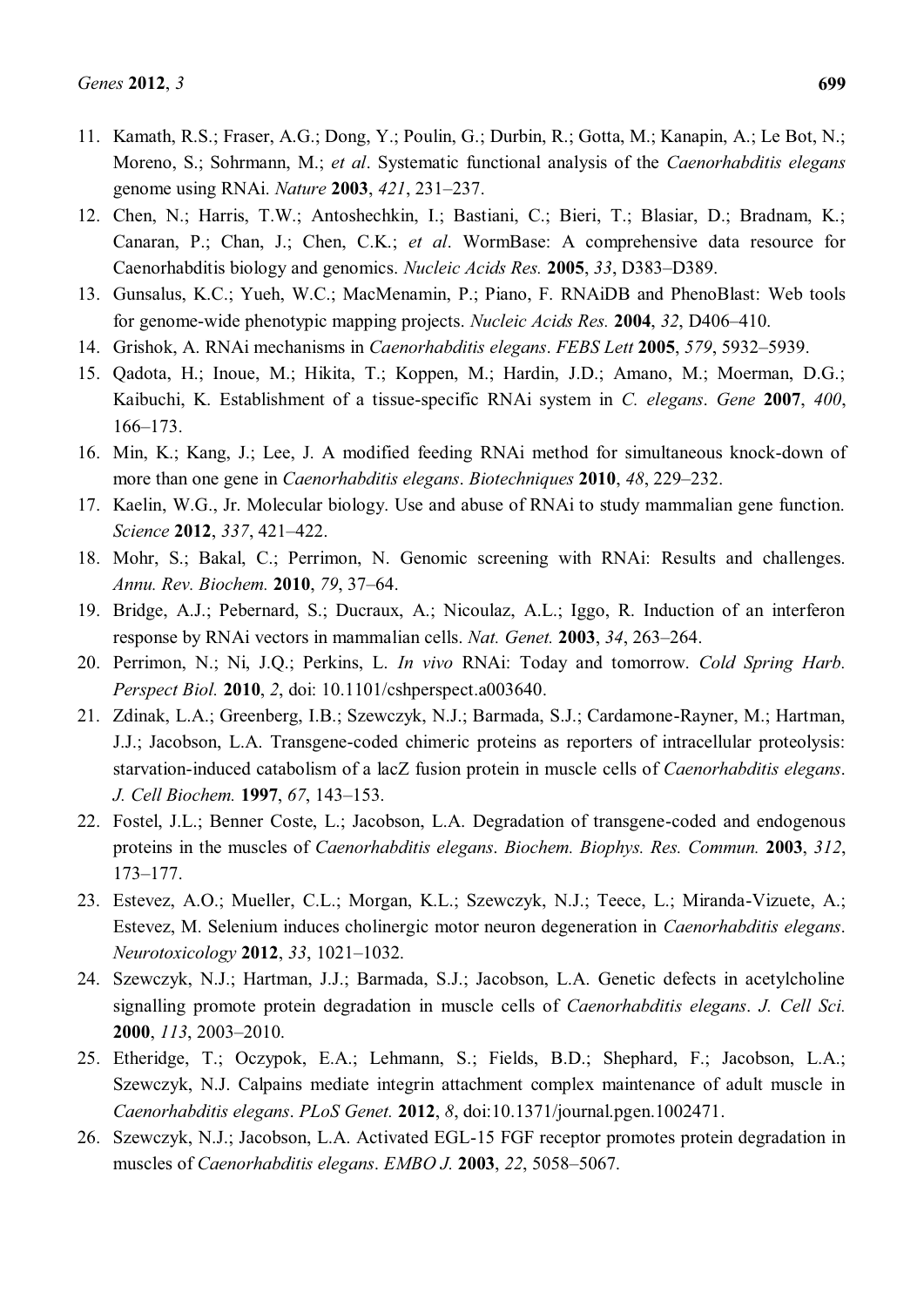- 27. Szewczyk, N.J.; Peterson, B.K.; Barmada, S.J.; Parkinson, L.P.; Jacobson, L.A. Opposed growth factor signals control protein degradation in muscles of *Caenorhabditis elegans*. *EMBO J.* **2007**, 26, 935–943.
- 28. Szewczyk, N.J.; Peterson, B.K.; Jacobson, L.A. Activation of Ras and the mitogen-activated protein kinase pathway promotes protein degradation in muscle cells of *Caenorhabditis elegans*. *Mol. Cell Biol* 2002, 22, 4181-4188.
- 29. Grishok, A.; Sinskey, J.L.; Sharp, P.A. Transcriptional silencing of a transgene by RNAi in the soma of *C. elegans*. *Genes Dev.* **2005**, 19, 683–696.
- 30. Shephard, F.; Adenle, A.A.; Jacobson, L.A.; Szewczyk, N.J. Identification and functional clustering of genes regulating muscle protein degradation from amongst the known *C. elegans* muscle mutants. *PLoS One* **2011**, *6*, doi:10.1371/journal.pone.0024686.
- 31. Chung, K.; Crane, M.M.; Lu, H. Automated on-chip rapid microscopy, phenotyping and sorting of *C. elegans*. *Nat. Methods* **2008**, *5*, 637±643.
- 32. Squiban, B.; Belougne, J.; Ewbank, J.; Zugasti, O. Quantitative and automated high-throughput genome-wide RNAi screens in *C. elegans*. *J. Vis. Exp.* **2012**.
- 33. Sturt, B.L.; Bamber, B.A. Automated Quantification of Synaptic Fluorescence in *C. elegans*. *J. Vis. Exp.* **2012**.
- 34. Fraser, A.G.; Kamath, R.S.; Zipperlen, P.; Martinez-Campos, M.; Sohrmann, M.; Ahringer, J. Functional genomic analysis of *C. elegans* chromosome I by systematic RNA interference. *Nature*  **2000**, *408*, 325–330.
- 35. Simmer, F.; Moorman, C.; van der Linden, A.M.; Kuijk, E.; van den Berghe, P.V.; Kamath, R.S.; Fraser, A.G.; Ahringer, J.; Plasterk, R.H. Genome-wide RNAi of *C. elegans* using the hypersensitive rrf-3 strain reveals novel gene functions. *PLoS Biol.* **2003**, *1*, 77–84.
- 36. Rogalski, T.M.; Mullen, G.P.; Gilbert, M.M.; Williams, B.D.; Moerman, D.G. The UNC-112 gene in *Caenorhabditis elegans* encodes a novel component of cell-matrix adhesion structures required for integrin localization in the muscle cell membrane. *J. Cell Biol* **2000**, *150*, 253–264.
- 37. Cronin, C.J.; Feng, Z.; Schafer, W.R. Automated imaging of *C. elegans* behavior. *Methods Mol. Biol.* **2006**, 351, 241-251.
- 38. Hertweck, M.; Baumeister, R. Automated assays to study longevity in *C. elegans*. *Mech Ageing Dev.* **2005**, *126*, 139-145.
- 39. Buckingham, S.D.; Sattelle, D.B. Fast, automated measurement of nematode swimming (thrashing) without morphometry. *BMC Neurosci.* **2009**, *10*, 84.
- 40. Bao, Z.; Murray, J.I.; Boyle, T.; Ooi, S.L.; Sandel, M.J.; Waterston, R.H. Automated cell lineage tracing in *Caenorhabditis elegans. Proc. Natl. Acad. Sci. USA* 2006, 103, 2707-2712.
- 41. Nahabedian, J.F.; Qadota, H.; Stirman, J.N.; Lu, H.; Benian, G.M. Bending amplitude—A new quantitative assay of *C. elegans* locomotion: Identification of phenotypes for mutants in genes encoding muscle focal adhesion components. *Methods* **2012**, 56, 95–102.
- 42. Mathew, M.D.; Mathew, N.D.; Ebert, P.R. WormScan: A technique for high-throughput phenotypic analysis of *Caenorhabditis elegans*. *PLoS One* **2012**, *7*, doi:10.1371/journal.pone.0033483.
- 43. Wahlby, C.; Kamentsky, L.; Liu, Z.H.; Riklin-Raviv, T.; Conery, A.L.; O'Rourke, E.J.; Sokolnicki, K.L.; Visvikis, O.; Ljosa, V.; Irazoqui, J.E.; *et al*. An image analysis toolbox for high-throughput *C. elegans* assays. *Nat. Methods* **2012**, 9, 714-716.